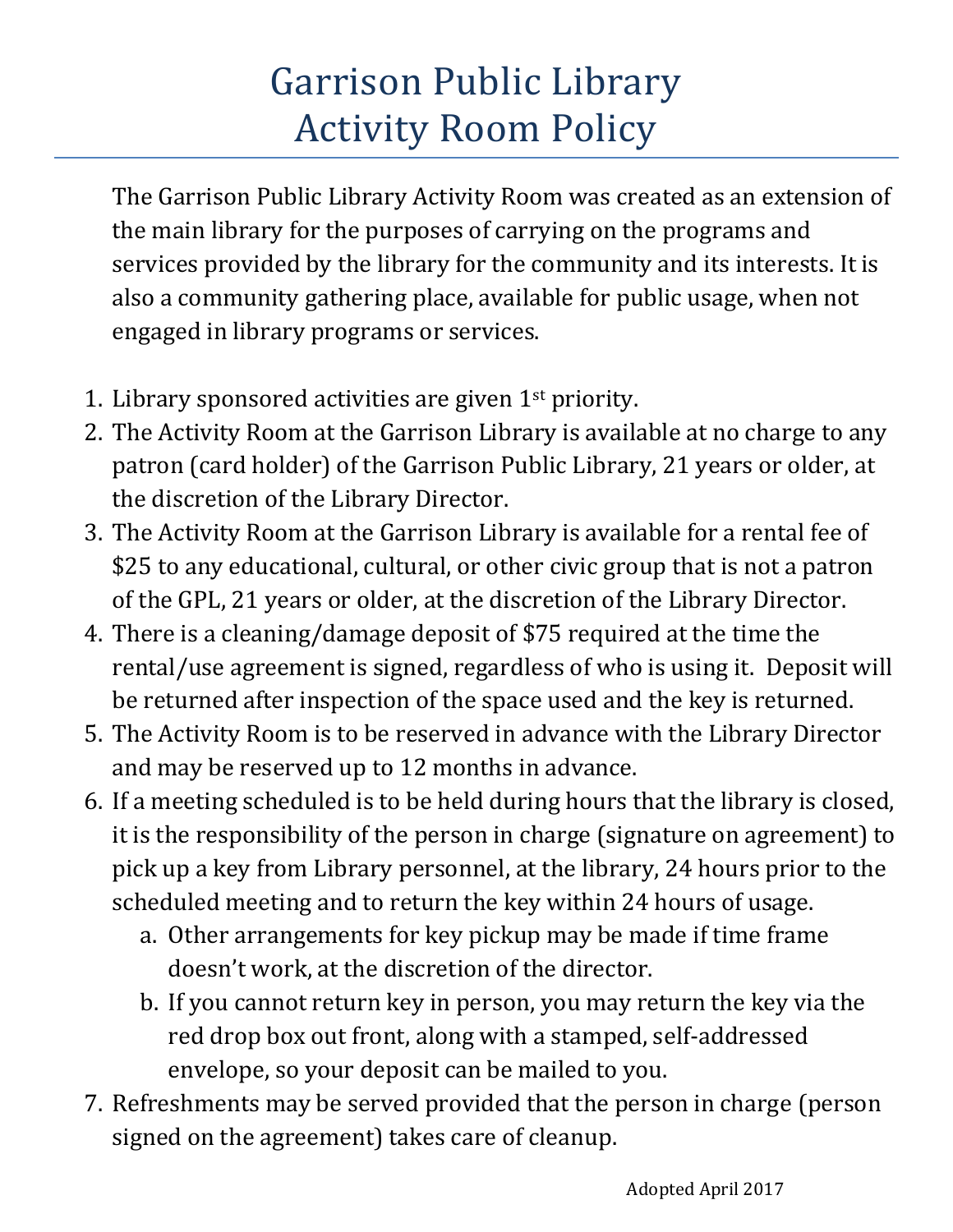- 8. The kitchen will be made available upon request, otherwise it will remain locked.
- 9. No alcoholic beverages are allowed in the building or on the grounds.
- 10. No smoking is allowed in the building or on the grounds.
- 11. There will be no illegal activities in the building or on the grounds.
- 12. The person signing the agreement will be responsible for compliance with all above conditions and assumes liability for any damage to the building, furnishing, appliances, tools and equipment and will be assessed for any necessary repairs or cleaning.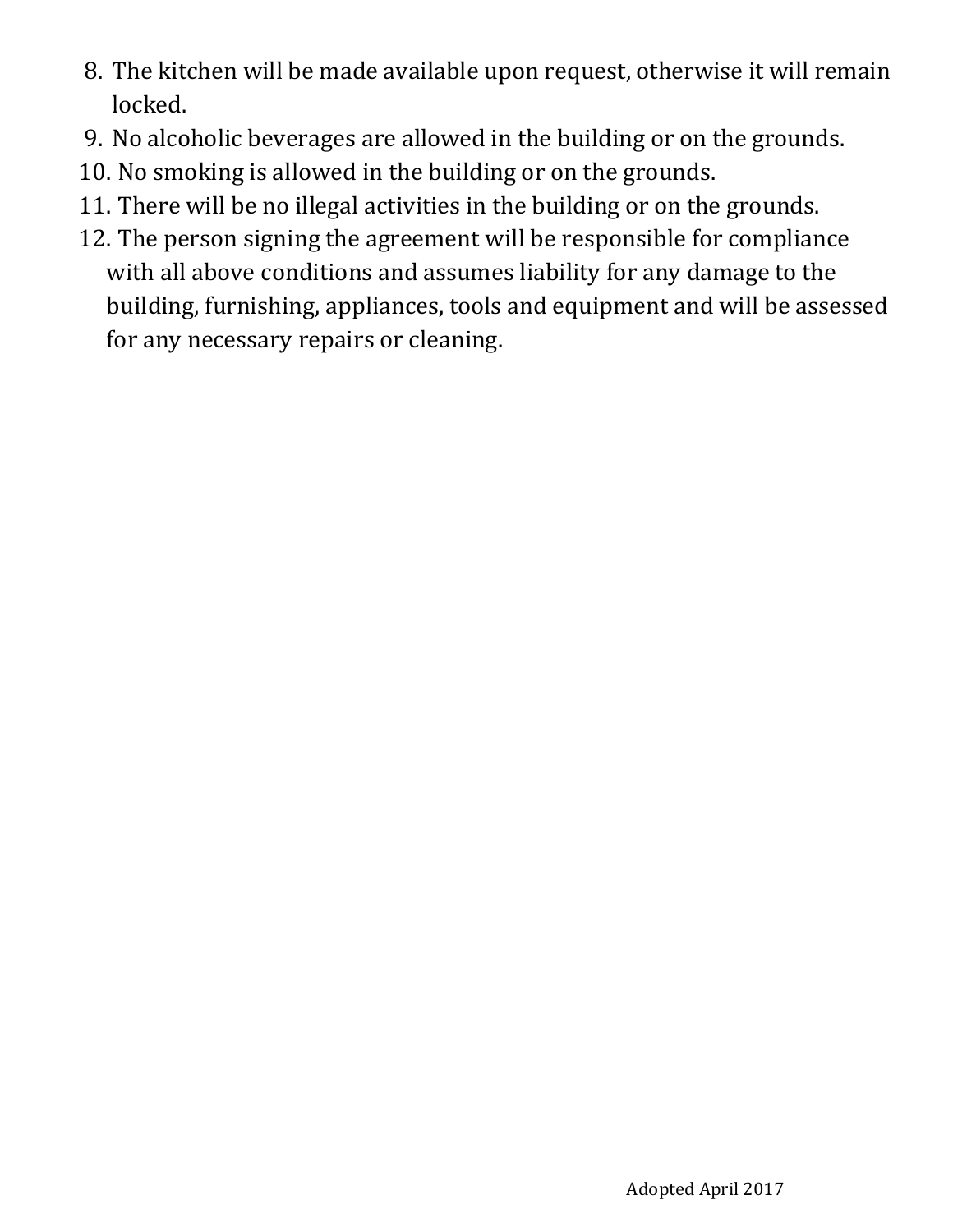## Garrison Public Library Activity Room Use/Rental Agreement

- 1. You must be 21 years of age or older to rent/use the Activity Room
- 2. A deposit of \$75 will be required
- 3. There will be a walk through before rental.
- 4. You are responsible for returning the key and picking up your deposit, unless other arrangements have been made.
- 5. Nothing is to be taped, pinned, stapled or tacked to the ceiling or any wall.
- 6. No alcoholic beverages are allowed in the building or on the grounds.
- 7. No smoking is allowed in the building or on the grounds.
- 8. No illegal activities are allowed in the building or on the grounds.
- 9. You are responsible for your guests and their actions during your use.
- 10.A maintenance check list will be provided. Be sure to use it to assure deposit return.
- 11.You are responsible for compliance with all conditions and assume liability for any damage to the building, furnishings, appliances, tools and equipment and will be assessed for any necessary repairs, replacement or cleaning.

I have read and understand the above rules and policy:

| $\Box$ I will be using the kitchen                 |                      |
|----------------------------------------------------|----------------------|
| Thank you for the proper care of the Activity Room |                      |
| Library use:                                       | <b>Activity Room</b> |
|                                                    |                      |
|                                                    |                      |
|                                                    |                      |
|                                                    |                      |

Adopted April 2017